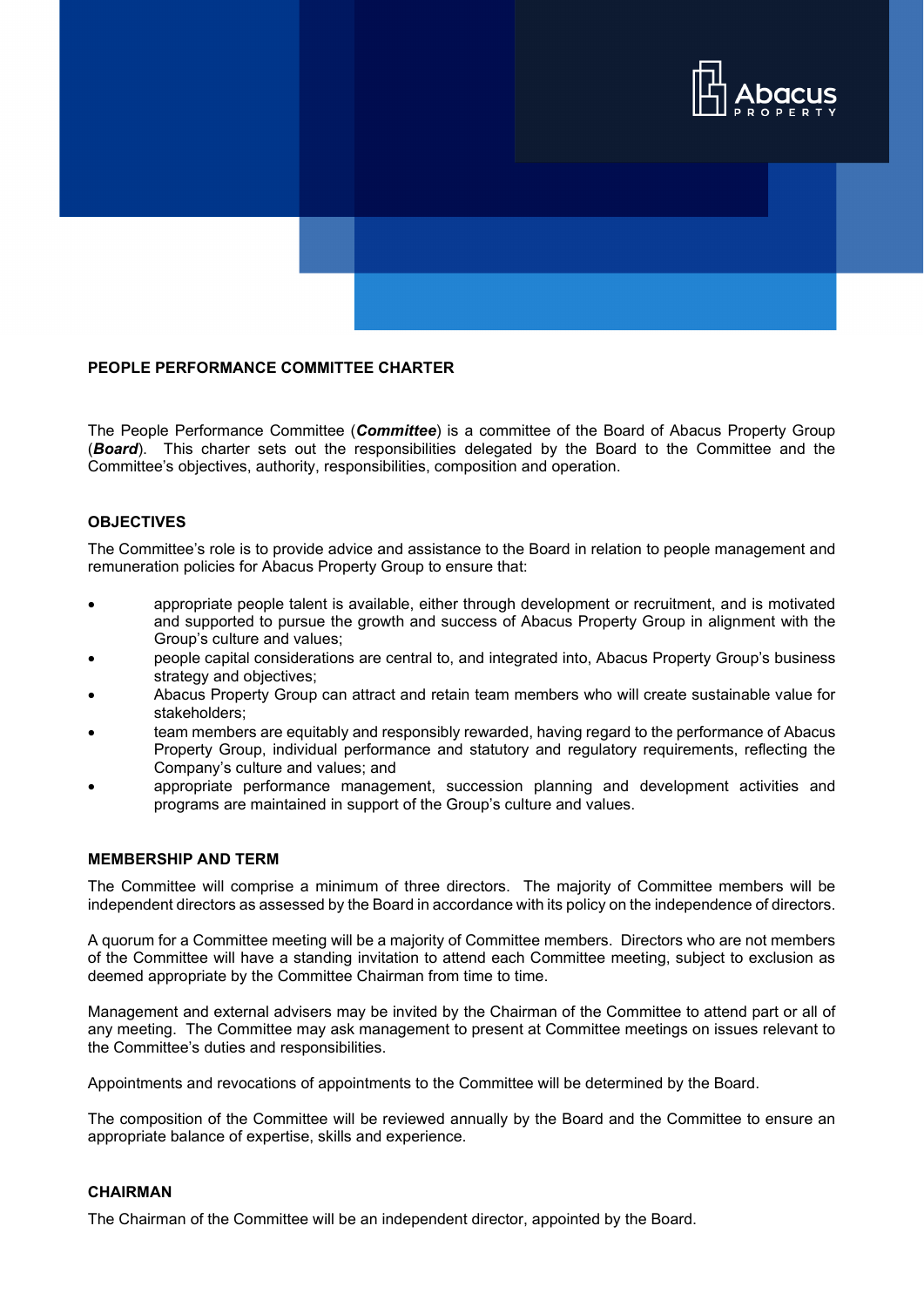

The Chairman of the Committee or his/her nominee will report to the full Board on the proceedings of the Committee and make appropriate recommendations to the Board for decision.

Should the Chairman be absent from a meeting, the members of the Committee present at the meeting shall choose one of the other members of the Committee to chair that particular meeting.

#### **MEETINGS**

The Chairman will call a meeting of the Committee is also requested by any member of the Committee. As a minimum, the Committee will meet four times a year.

# **COMMITTEE MEMBERS' INTERESTS**

A member of the Committee is not entitled to be present when their own remuneration is discussed at a meeting. This does not apply to the remuneration for non-executive directors.

# **SECRETARY**

The Company Secretary shall act as secretary of the Committee.

# **VOTING**

Matters arising for determination at Committee meetings shall be decided by a majority of votes of directors present and voting and any such decision shall for all purposes be deemed a decision of the Committee.

In the case of equality of votes, the Chairman of the meeting, in addition to his deliberate vote, has a casting vote.

# **ACCESS**

The Committee shall have direct access to the Group's employees and advisors, both internal and external, and shall have the authority to seek whatever independent, professional or other advice it requires in order to assist it in meeting its responsibilities.

#### **RESPONSIBILITIES**

The Committee has the following responsibilities:

#### **People and Culture strategy**

• Review Abacus Property Group's people policies and practices to ensure that they are consistent with the Company's business strategy and objectives and support Abacus Property Group's culture and values.

#### **Performance management, succession planning, development and retention**

• Review principles and policies in relation to the attraction, development and retention of team members, as well as performance management and succession planning, to ensure that appropriately talented people are available, either through development or recruitment, to achieve Abacus Property Group's business strategy and objectives.

#### **Equal opportunity, diversity and other matters**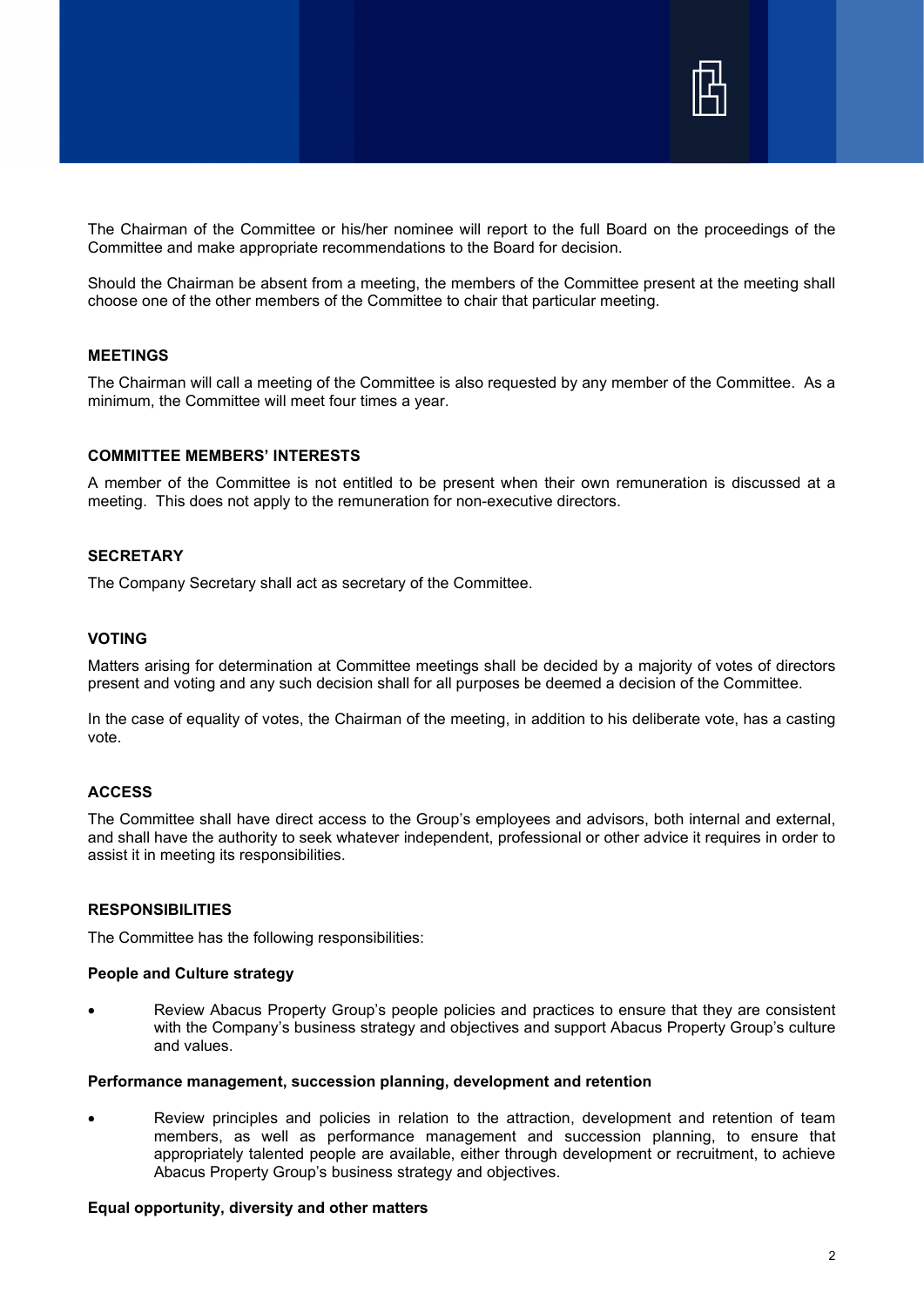

- Review the Group's policies, and performance, to assess the effectiveness of the policies and their compliance with relevant legislative, regulatory and governance requirements including in relation to equal opportunity employment, sexual harassment, diversity and unfair dismissal.
- Review and, if appropriate, make recommendations to the Board on diversity generally within the Group, measurable objectives for achieving diversity and progress in achieving such objectives.
- Review and report to the Board on the proportion of women who are employed by the Group and at all levels of the Group, and as appropriate make recommendations to the Board including in relation to remuneration by gender.

#### **Remuneration policy**

• Review and approve Abacus Property Group's remuneration policy to ensure remuneration is competitive in the market and effectively designed to attract, motivate and retain team members.

### Short dated incentive plans

• Review and approve the structure of incentive plans annually to ensure they are effectively designed to reward the achievement of business and individual objectives equitably and within Abacus Property Group's cost parameters.

# Long dated incentive plans

- Review the design of long-dated incentive and equity plans annually to ensure they are effectively designed to meet Abacus Property Group's objectives, are aligned with industry standards and are within Abacus Property Group's cost parameters.
- Approve the categories of team members who will be eligible to participate in long dated incentive and equity plans.

# **Managing Director**

Review and make recommendations to the Board on:

- remuneration programmes and performance targets for the MD, including specific contracted arrangements and the assessment of individual performance against performance targets; and
- termination payments for the MD for consistency with contractual entitlements and the rules of any incentive scheme or policy.

#### MD direct reports appointment and remuneration

Review and approve, having regard to the MD's recommendations;

- the appointment of, and remuneration packages for, the MD's direct reports. Assessments of individual performance against those performance targets; and
- termination payments for the MD's direct reports for consistency with contractual entitlements and the rules of any incentive scheme or policy.

# **Remuneration for non-executive directors**

Within the maximum amount approved by shareholders, review and make recommendations to the Board on remuneration for non-executive directors.

#### **Remuneration report**

The Committee will review, and may recommend to the Board for approval, the Remuneration Report contained within the Annual Report.

#### **Superannuation**